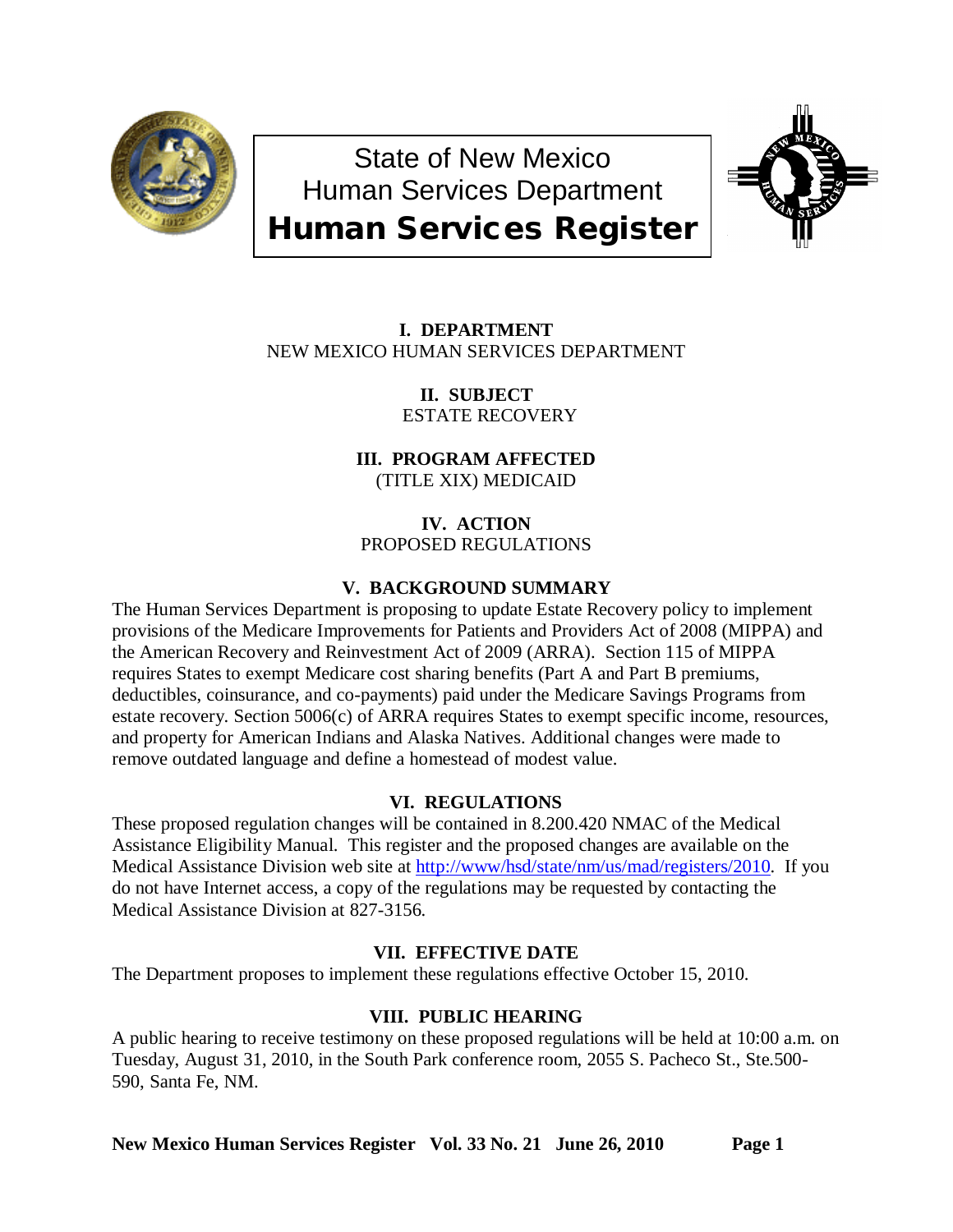If you are a person with a disability and you require this information in an alternative format or require a special accommodation to participate in the public hearing, please contact the Division toll free at 1-888-997-2583 and ask for extension 7-3156. In Santa Fe call 827-3156. The Department's TDD system may be accessed toll-free at 1-800-659-8331 or in Santa Fe by calling 827-3184. The Department requests at least ten (10) days advance notice to provide requested alternative formats and special accommodations.

Copies of all comments will be made available by the Medical Assistance Division upon request by providing copies directly to a requestor or by making them available on the MAD website or at a location within the county of the requestor.

## **IX. ADDRESS**

Interested persons may address written or recorded comments to:

Kathryn Falls, Secretary Human Services Department P.O. Box 2348 Santa Fe, New Mexico 87504-2348

These comments must be received no later than 5:00 p.m. on August 31, 2010. Written and recorded comments will be given the same consideration as oral comments made at the public hearing. Interested persons may also address comments via electronic mail to: [Magdalena.Romero@state.nm.us.](mailto:Magdalena.Romero@state.nm.us)

## **X. PUBLICATIONS**

Publication of these regulations approved by:

KATHRYN FALLS, SECRETARY HUMAN SERVICES DEPARTMENT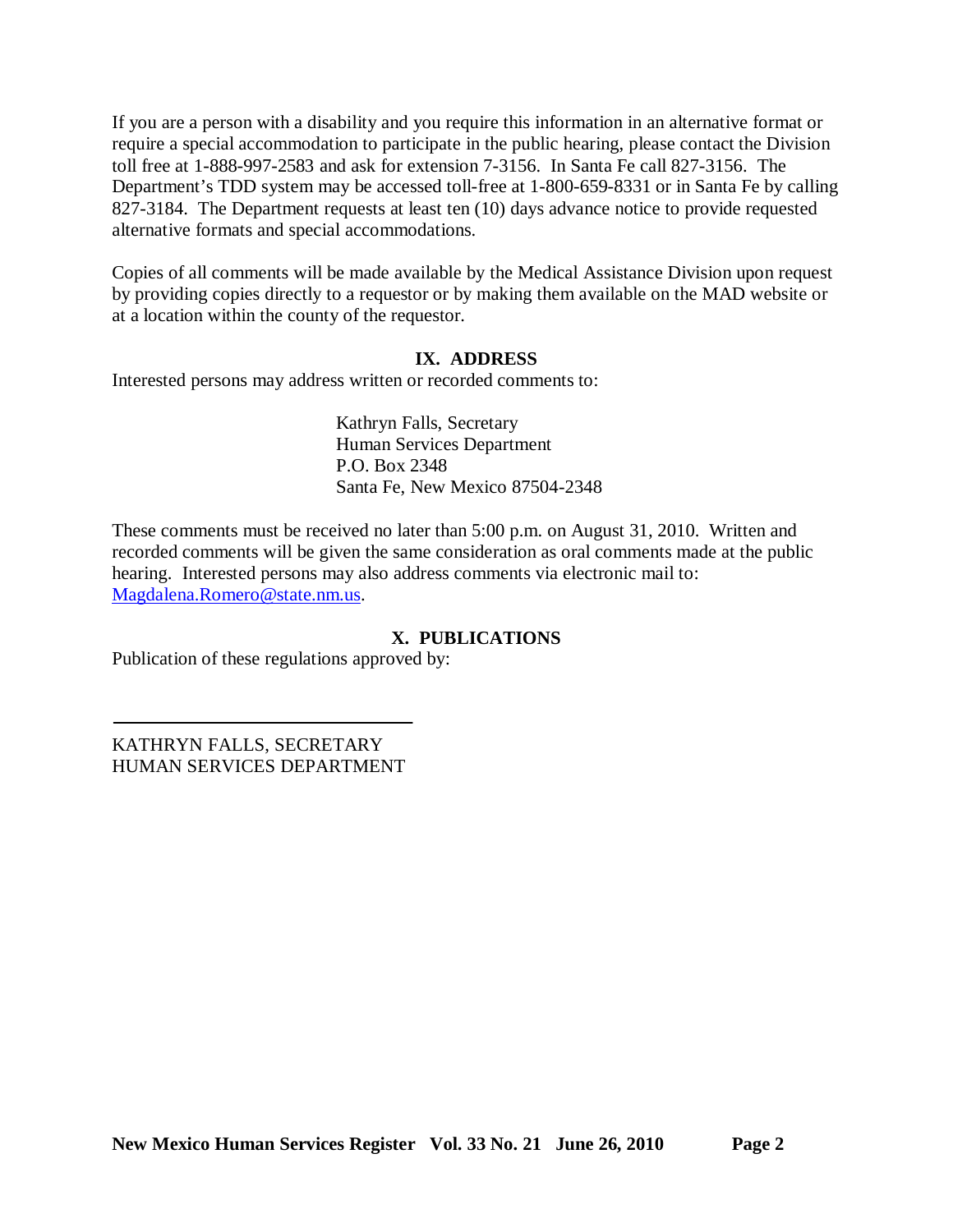#### **TITLE 8 SOCIAL SERVICES**

### **CHAPTER 200 MEDICAID ELIGIBILITY - GENERAL RECIPIENT POLICIES PART 420 SPECIAL RECIPIENT REQUIREMENTS**

**8.200.420.12 THIRD PARTY LIABILITY:** The New Mexico medicaid program (medicaid) is the payor of last resort. If resources are available from a third party, these health care resources must be used first. To ensure that these resource alternatives are used, an applicant/recipient assigns his/her right to medical support and payments to the human services department (HSD) and cooperates with the medical assistance division (MAD) in identifying, obtaining, and collecting medical support and medical care payments as a condition of eligibility. This section describes third party liability, HSD's responsibilities in identifying and collecting medical support and payments, and a recipient's responsibility to cooperate with HSD in obtaining medical support and medical payments.

A. **Required third party liability information:** During the initial determination or [redetermination] recertification of eligibility for medical assistance, the caseworker must obtain the necessary information from applicants/recipients to complete the third party liability (TPL) inquiry form.

 (1) HSD is required to take all reasonable measures to ascertain the legal liability of third parties, including health insurers in paying for the medical services furnished to medicaid recipients [42 CFR 433.138(a)].

 (2) HSD uses the information collected at the time of any [determination/redetermination] certification/recertification of eligibility for medical assistance to pursue claims against third parties.

B. **Availability of health insurance:** If an applicant/recipient has health insurance, the caseworker must collect all relevant information, including name and address of the insurance company; individuals covered by the policy; effective dates; covered services; and appropriate policy numbers.

 (1) Applicants/recipients with health insurance coverage or coverage by a health maintenance organization (HMO) or other managed care plan (plan) must be given a copy of the TPL recipient information letter.

(2) If there is an absent parent, the [**ISS**] **ISD** caseworker may request the absent parent's social security number.

(3) The [<del>ISS</del>] ISD caseworker must determine if absent parents, relatives, applicants or any members of the household are employed and have health insurance coverage.

C. **Recipients with health insurance coverage:** An applicant/recipient is expected to be aware of his/her available health insurance coverage. An applicant/recipient must inform health care providers of this coverage and provide special billing forms for providers, if required. An applicant/recipient must also report change to or termination of insurance coverage to the local county income support division (ISD) office. If an applicant/recipient has health coverage through an HMO or plan, payment from medicaid is limited to applicable copayments required under the HMO or plan and to medicaid-covered services documented in writing as exclusions by the HMO or plan.

 (1) If the HMO or plan uses a drug formulary, the medical director of the HMO or plan must sign and attach a written certification for each drug claim to document that a pharmaceutical product is not covered by the HMO or plan. The signature is a certification that the HMO or plan drug formulary does not contain a therapeutic equivalent that adequately treats the medical condition of the HMO or plan subscriber.

 (2) Medical services not included in the HMO or plan are covered by medicaid only after review of the documentation and on approval by MAD-TPLU.

 (3) An applicant/recipient covered by an HMO or plan is responsible for payment for medical services obtained outside the HMO or plan and for medical services obtained without complying with the rules or policies of the HMO or plan.

 (4) An applicant/recipient living outside an HMO or plan coverage area may request a waiver of the requirement to use HMO or plan providers and services. An applicant/recipient for whom a coverage waiver is approved by the MAD-TPLU may receive reimbursement for expenses which allow him/her to travel to an HMO or plan participating provider, even if the provider is not located near the applicant/recipient's residence.

D. **Potential health care resources:** The [SSS] ISD caseworker must determine the presence of a source of health care if certain factors are identified during the application/reapplication interview.

 (1) **Age of applicant/recipient:** Medicare must be explored if an applicant is over sixty-five (65) years old. Students, especially college students, may have health or accident insurance through the school.

 (2) **Death of applicant:** Applications on behalf of deceased individuals must be examined for "last illness" coverage through a life insurance policy.

 (3) **Presence of income sources:** Certain specific income sources are indicators of possible third party health coverage, which include: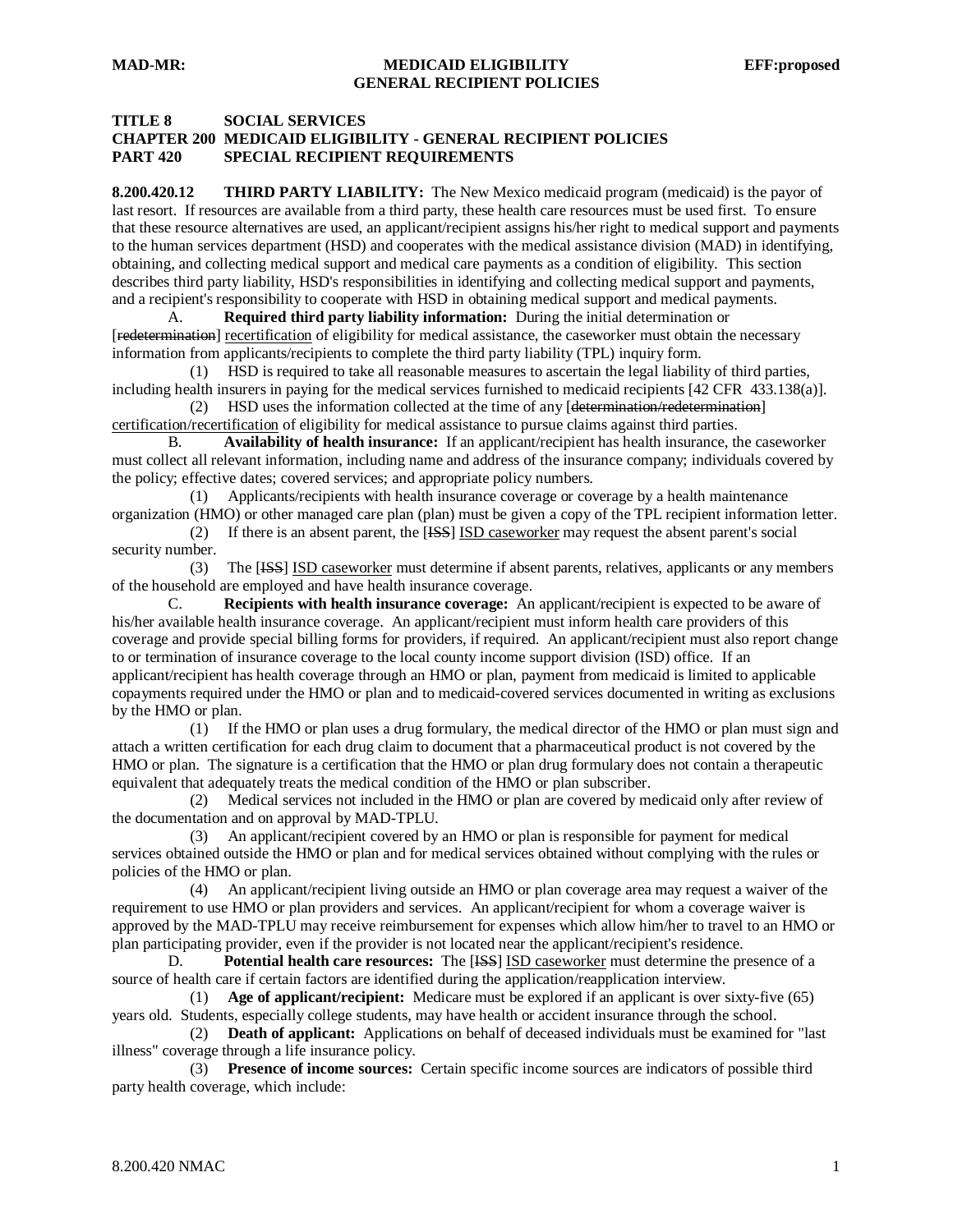(a) Railroad retirement benefits and social security retirement/disability benefits indicating eligibility for Title XVIII (medicare) benefits;

 (b) Workers' compensation (WC) benefits paid to employees who suffer an injury or accident caused by conditions arising from employment. These benefits may compensate employees for medical expenses and lost income. Payments for medical expenses may be made as medical bills are incurred or as a lump sum award;

 (c) Black lung benefits payable under the coal mine workers' compensation program, administered by the department of labor (DOL), can produce benefits similar to railroad retirement benefits if the treatment for illness is related to the diagnosis of pneumoconiosis. Beneficiaries are reimbursed only if services are rendered by specific providers, authorized by the DOL. Black lung payments are made monthly and medical expenses are paid as they are incurred; and

 (d) Title IV-D payments or financial support payments from absent parents may indicate the potential for medical support. If a custodial parent does not have health insurance that meets a minimum standard, the court, in a divorce, separation or custody and support proceeding, may order the parent with the obligation of support, to purchase insurance for a child [45 CFR 303.31(b)(1); NMSA 40-4C-4(A)(1)(Cum. Supp. 1992)]. Insurance can be obtained through the parent's employer or union [NMSA 40-4C-4(A)(2)(Cum. Supp. 1992)]. A parent who is unemployed may be ordered to pay all or a portion of the medical or dental expenses. For purposes of medical support, the minimum standards of acceptable coverage, deductibles, coinsurance, lifetime benefits, out-ofpocket expenses, co-payments, and plan requirements are the minimum standards of health insurance policies and managed care plans established for small businesses in New Mexico. See New Mexico Insurance Code.

 (4) **Applicant/recipient has earned income:** Earned income usually indicates medical and health insurance made available by an employer.

 (5) **Work history or military services:** Work history may indicate eligibility for other cash and medical benefits. Previous military service suggests the potential for veterans administration (VA) or department of defense (DOD) provided health care, including the civilian health and medical program of the United States (CHAMPUS). Within a forty (40) mile radius of a military health care facility, DOD eligibles must obtain certification of non-availability of medical services from the base health benefits advisor in order to be eligible for CHAMPUS.

 (6) **Applicant/recipient's expenses show insurance premium payments:** Monthly expense information may show that recipients pay private insurance premiums or are enrolled in an HMO or plan.

 (7) **Applicant/recipient has a disability:** Disability information contained in applications or brought up during interviews may indicate casualties or accidents involving legally responsible third parties.

 (8) **Applicant/recipient has a chronic disease:** Individuals with chronic renal disease are probably entitled to medicare. Applications for social security disability may be indicative of medicare coverage.

E. **Communicating third party liability information:** Information concerning health insurance or health plans is collected, entered into the computerized eligibility system and transmitted to the medical assistance division third party liability unit (MAD-TPLU) by the [<del>ISS</del>] ISD caseworker. Information about policy terminations are forwarded to MAD-TPLU via memorandum. In all cases where TPL is verified to exist, a case file is created by the MAD-TPLU. TPL information, including names and addresses of insurance companies, is stated when possible at the time the provider verifies the client's eligibility for the date the services are provided.

 (1) **Information exchange with county offices:** Information relating to accidents or incomplete information is transmitted to the MAD-TPLU directly.

 (a) Information relating to potential or on-going malpractice suits is forwarded to MAD-TPLU via memorandum.

 (b) If recipients receive a cash settlement, MAD-TPLU advises the appropriate county office or supplemental security income (SSI) office of the amount of cash received and the approximate date of receipt.

 (2) **Information exchange with social security administration:** The MAD-TPLU receives TPL information from the social security office. This information is obtained on SSI applicants during initial eligibility application or eligibility redetermination. The social security office finds out if applicants have medical coverage through a third party and informs applicants of their obligation to cooperate with HSD in the pursuit of third party resources, and of their statutory assignment of medical support rights and payments for medical care to HSD.

 (3) **Information exchange with the child support enforcement division:** The child support enforcement division (CSED) provides information to MAD-TPLU on cases identified by CSED as having health insurance [45 CFR 303.30(C)].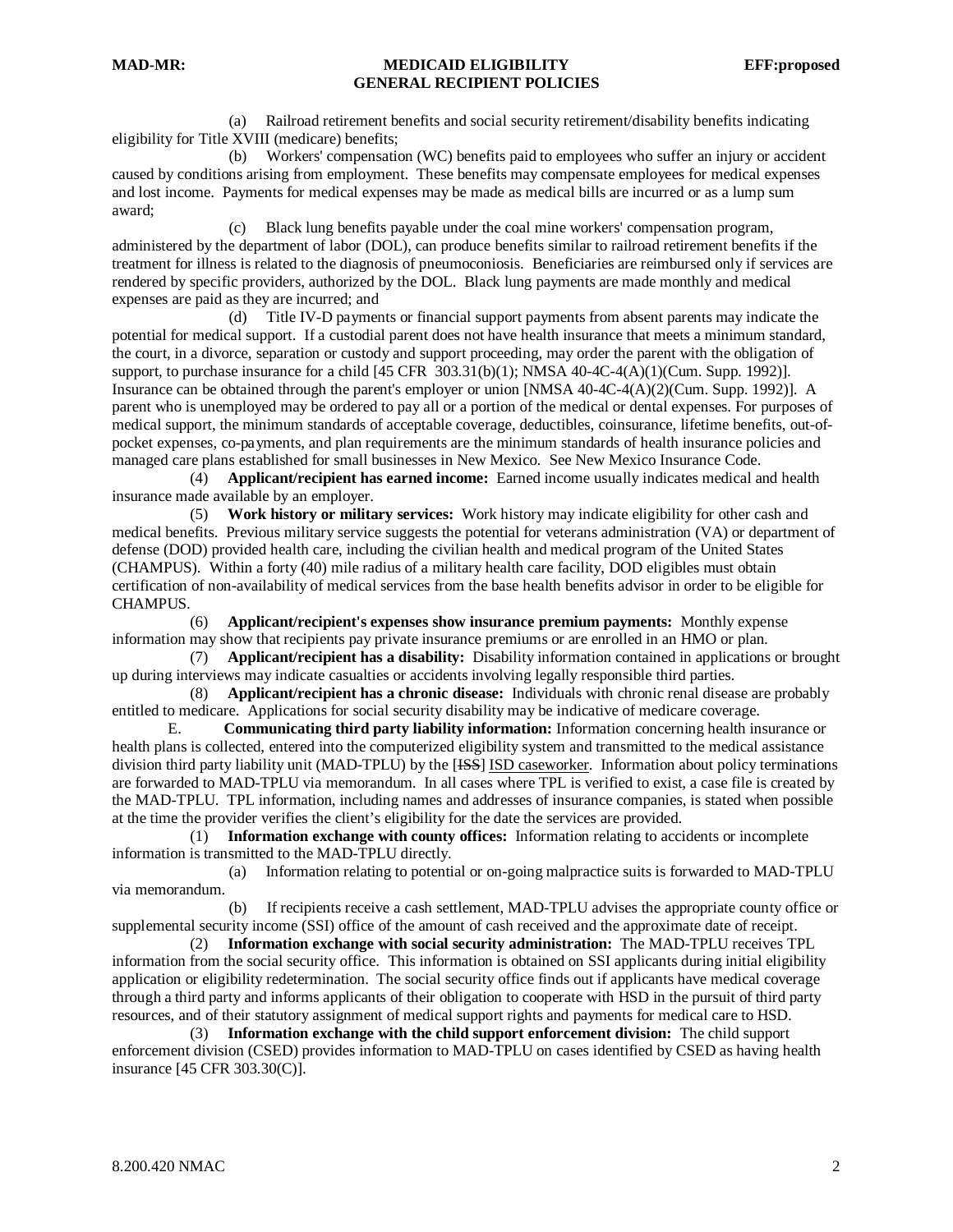(a) MAD-TPLU refers cases to CSED when it learns that absent parents are not providing health coverage as required by court order or have health insurance available through employers but have not obtained it for their dependents as specified in the Child Support Enforcement Act of 1984, as amended.

 (b) The New Mexico IV-D agency establishes paternity and obtains orders of support for medical payments. MAD-TPLU gives this agency information about lapses and changes of coverage as received by the MAD-TPLU. Notification takes place when the MAD-TPLU learns that claims for dependent children are rejected by absent parents' health insurance companies because the policies have been terminated, revised or no longer cover the children receiving IV-D agency services.

#### (4) **Information exchange with other departments or agencies:**

 (a) The children, youth and families department (CYFD) provides information to MAD-TPLU to ensure the assignment of rights to medical support and payment is obtained on CYFD cases, such as subsidized adoptions and foster children cases.

 (i) CYFD determines whether these individuals are covered by a health insurance policy or health plan and transmits this information to MAD-TPLU.

 (ii) CYFD obtains the social security number of absent and custodial parents of medicaid eligible children or adolescents.

 (b) MAD-TPLU performs data matches with CHAMPUS, worker's compensation, the highway department, wage data exchange (WPX) and private insurance companies to identify individuals who are covered by private health insurance or other liable third parties.

F. **Assignment of medical support:** As a condition of eligibility, HSD must require legally able applicants/recipients of benefits [42 CFR 433.146; NMSA 1978 27-2-28 (G)(Repl. Pamp. 1991):

 (1) to assign his/her individual rights to medical support and payments. The assignment authorizes HSD to pursue and make recoveries from liable third parties on the recipient's behalf; and

 (2) to assign the rights to medical support and payments of other individuals eligible for medicaid, for whom the applicant/recipient can legally make an assignment.

 (3) The assignment of an individual's rights to medical support and payments to HSD occurs automatically under state law with the receipt of benefits. The actual signing of the application in and of itself does not constitute an assignment of the individual's rights to HSD.

G. **Refusal to assign medical support:** If a parent or legal guardian does not agree to assign his/her rights to receive third party medical support or payments, or refuses to cooperate with HSD in establishing paternity or providing information about responsible third parties, the child for whom that application is being made is still entitled to receive medicaid benefits, provided all other eligibility criteria are met.

#### H. **Cooperation with HSD:**

 (1) As a condition of eligibility, recipient/applicant must cooperate with HSD in obtaining medical support and payments and in identifying and providing information about any health care coverage that he/she may have available to them [42 CFR 433.147; 45 CFR 232.42, 232.43; NMSA 1978 27-2-28(G)(3)(Repl. Pamp. 1991)]. Cooperation requirements include the following:

 (a) help establish paternity for children born out of wedlock for whom individuals can legally assign rights;

 (b) help obtain medical support and medical payments for themselves and other individuals for whom they can legally assign rights;

(c) help pursue liable third parties by identifying individuals and providing information to

HSD;

 (d) appear at a state or local office designated by HSD to give information or evidence relevant to the case, appear as a witness at a court or other proceeding or give information or attest to lack of information, under penalty of perjury; and

 (e) refund HSD any money received for medical care that has already been paid. This includes payments received from insurance companies, personal injury settlements, and any other liable third party.

 (2) **Waiver of cooperation:** The requirements for cooperation may be waived by HSD if it decides that applicants/recipients have good cause for refusing to cooperate. Waivers can be obtained for the following:

(a) establishing paternity for children born out of wedlock; or

 (b) obtaining medical support and payments for an applicant/recipient or other individual for whom he/she can legally assign rights.

 (c) to waive the requirement and make a finding of "good cause", HSD must be presented with corroborating evidence that cooperation is against the best interest of the individual, child(ren), or others.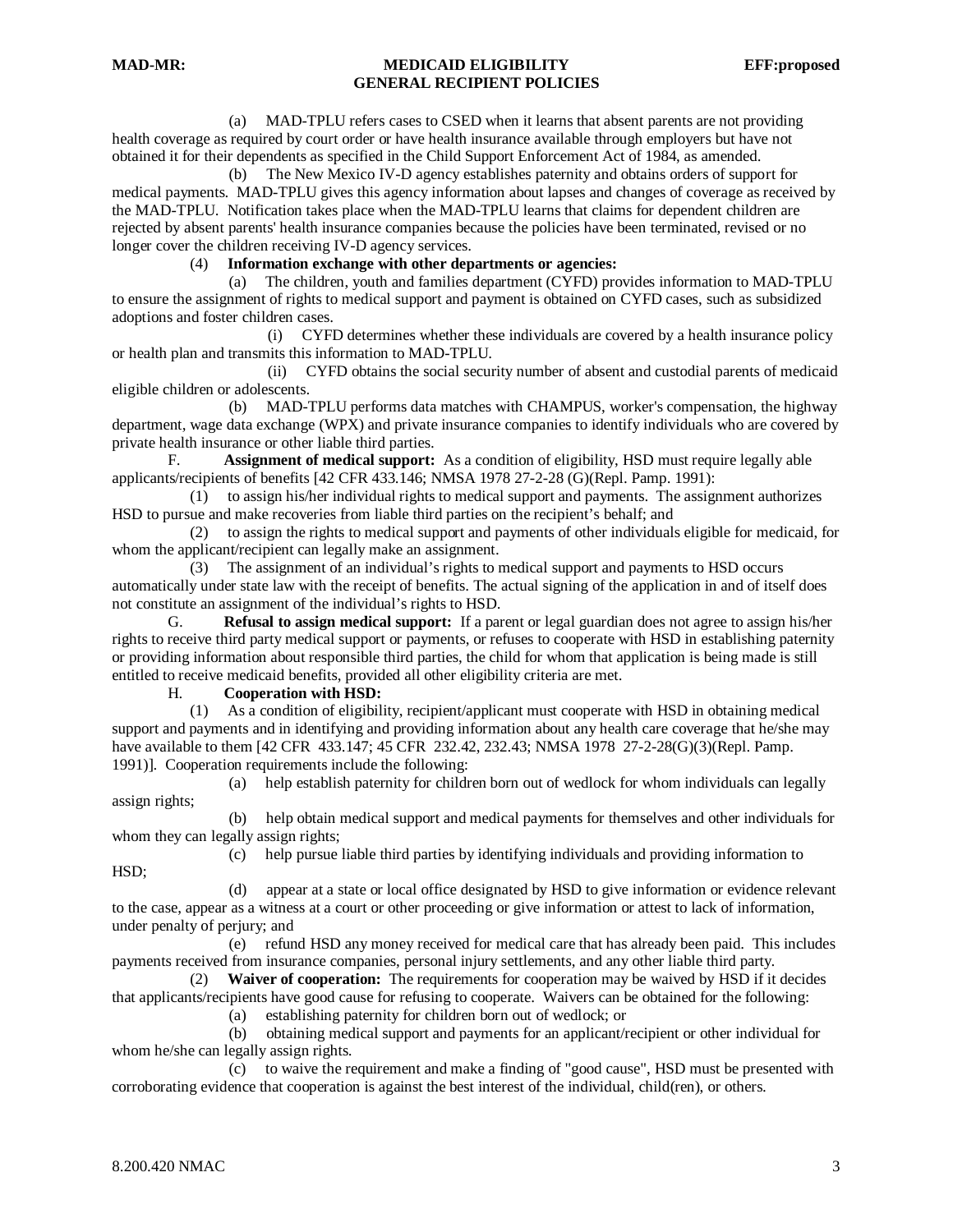(d) specific factors considered in making this determination include physical or emotional harm to child(ren), parent or caregiver relative, adoption proceedings, and potential for emotional impairment.

 (3) **Penalties for failure to assign or cooperate:** An applicant/recipient who refuses to assign his/her individual right to benefits or to assign the rights of any other individual for whom he/she can legally make assignment, or who refuses to cooperate with HSD, is not eligible for medicaid or may have his/her eligibility terminated. In denying or terminating eligibility, HSD complies with federal notice and hearing requirements. See 42 CFR 431.200.

 (4) **Sanctions for failure to refund payments:** An applicant/recipient will be immediately ineligible for benefits if HSD determines that he/she received funds in the form of insurance payments or settlement amounts from personal injury case awards and failed to refund the amounts paid for those services to HSD. Recipients whose eligibility has been revoked due to failure to refund a medicaid payment for medical care are deemed ineligible for future services for a period of not less than one  $[\frac{(1)}{2}]$  year and until full restitution has been made to HSD.

I. **Trauma diagnosis claims processing:** To help identify liable third parties who may have caused a injury to a medicaid recipient, MAD-TPLU has implemented an editing process in its claims processing system which permits the recognition of all claims with a trauma diagnosis [42 CFR 433.138(4)]. Trauma inquiry letters are mailed to recipients identified in the edit. The letters ask recipients to provide more information about possible accidents, causes of accidents, and whether legal counsel has been obtained. Failure to respond to these inquiries is considered a failure to cooperate and results in termination of medicaid benefits.

[J. **Medicaid estate recovery:** The New Mexico human services department (department) is mandated to seek recovery from the estates of certain individuals up to the amount of medical assistance payment made by the department on behalf of the individual. See Social Security Act Section 1917, as amended by the Omnibus Budget Reconciliation Act of 1993, Section 13612; NMSA 1978 Section 27-2A-1 et. seq. (Cum. Supp. 1994) the "Estate Recovery Act". This section provides a definition of estate and medical assistance, estates subject to recovery under this provision, recovery process, and waiver provisions.

 (1) **Definitions used in medicaid estate recovery:** The following terms are used throughout this Section:

 (a) "estate" means real and personal property and other assets of an individual subject to probate or administration pursuant the uniform probate code; and

 (b) "medical assistance" means amounts paid by the department as medical assistance pursuant to Title XIX (Medicaid) of the Social Security Act, or any successor act.

 (2) **Estates subject to recovery:** The estates of medicaid recipients who meet the following criteria are subject to the provisions of the Medicaid Estate Recovery Act.

 $(a)$  Recipients who were fifty-five (55) years of age or older when medical assistance payments were made on their behalf for nursing facilities services, home and community based services, and/or related hospital and prescription drug services.

 (i) For purposes of this section, "related hospital and prescription drug services" are defined as such hospital and prescription drug services received by the medicaid recipient fifty-five (55) years of age or older while he/she was receiving nursing facility or home and community-based services.

 (ii) "Related hospital and prescription drug services" for qualified medicare beneficiaries include the medicare cost sharing amount paid to the extent that such amounts are for nursing facility services, home and community-based services, and related hospital and prescription drug services described above.

 (b) Recovery from a recipient's estate will be made only after the death of the recipient's surviving spouse, if any, and only at a time that the recipient does not have surviving child(ren) who are less than twenty-one years of age or blind or disabled, as defined at 42 U.S.C. 1383c.

 (c) Recovery under the provisions of the estate recovery regulations is limited to payments for applicable services received on or after October 1, 1993 except that recovery also is permitted for pre-October 1993 payments for nursing facility services received by medicaid recipients who were sixty-five (65) years of age or older when such nursing facility services were received.

(3) **Administrative process:**

 (a) During the application or redetermination process for medicaid eligibility, the local county income support division (ISD) office will identify the assets of an applicant/recipient which may be considered as part of the applicant/recipient's estate. Information explaining estate recovery will be furnished to the applicant/recipient during the application or redetermination process.

 (b) At the death of the medicaid recipient, the medical assistance division (MAD) or its designee will determine if recoverable assets exist and file a claim against the estate in the manner prescribed for creditors by the New Mexico probate code.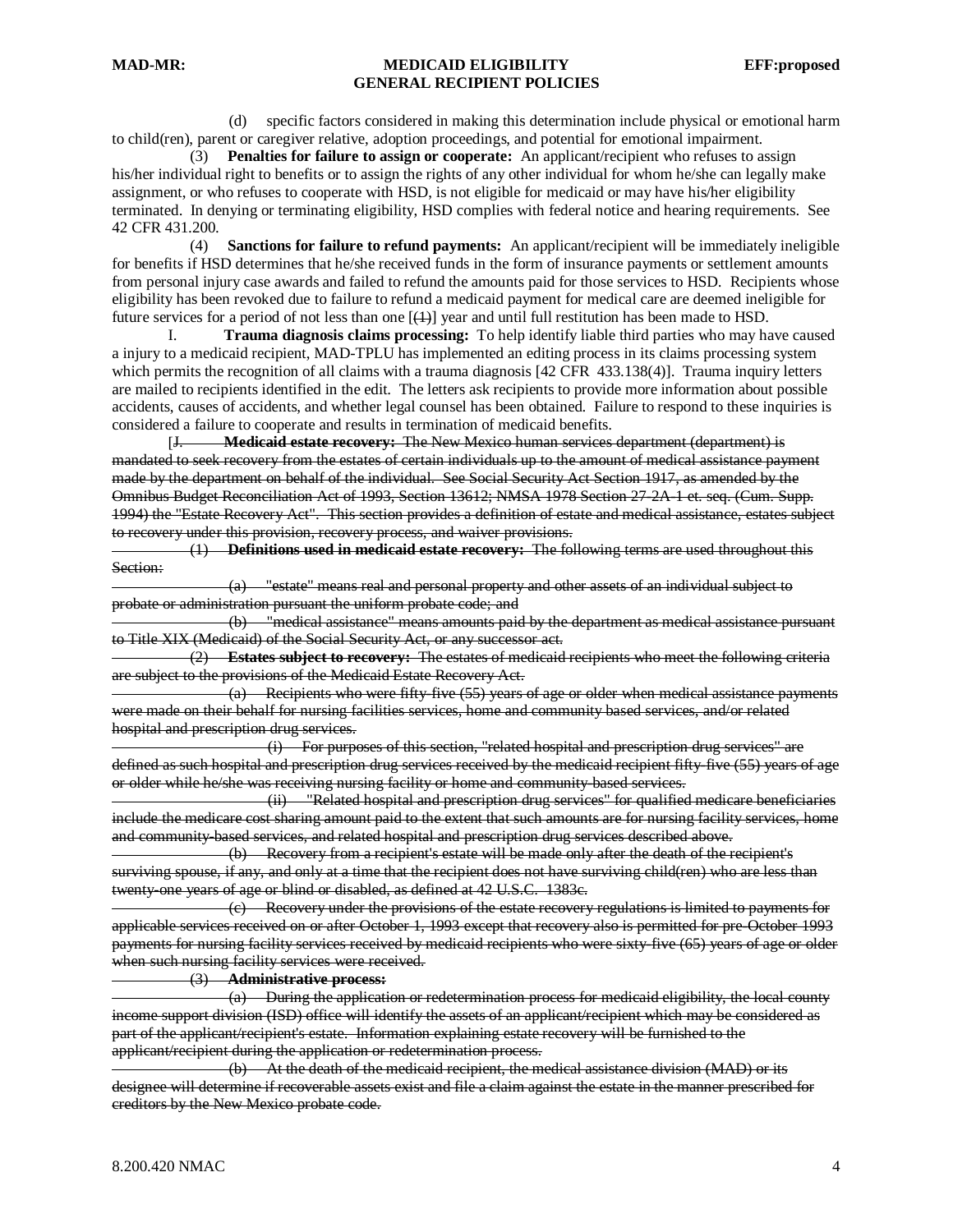| (e) MAD or its designee will send notice to the applicable probate court with jurisdiction over                          |
|--------------------------------------------------------------------------------------------------------------------------|
| the matter and to the recipient's personal representative or successor in interest if it chooses to seek recovery. Such  |
| notice will contain the following information:                                                                           |
| (i) statement describing the action MAD or its designee intends to take;                                                 |
| (ii) reasons for the intended action;                                                                                    |
| (iii) statutory authority for the action;                                                                                |
| (iv) amount to be recovered;                                                                                             |
| $(v)$ opportunity to apply for the undue hardship waiver, procedures for applying for a                                  |
| hardship waiver and the relevant timeframes involved;                                                                    |
| (vi) explanation of the representative's right to request an administrative hearing and                                  |
| his/her right to be represented at the hearing by legal counsel, family member, friend, or other spokesperson; and       |
| (vii) the method by which an affected person may obtain a hearing and the applicable                                     |
| timeframes involved.                                                                                                     |
| (d) Once notified by MAD or its designee of the decision to seek recovery, it will be the                                |
| responsibility of the recipient's personal representative or successor in interest to notify other individuals who would |
| be affected by the proposed recovery.                                                                                    |
| (e) In situations where there is no personal representative or successor in interest, MAD or its                         |
| designee will notify known family members or heir(s) of the proposed recovery.                                           |
| (f) Date of death reporting: Income support specialists are required to enter appropriate                                |
| termination codes in the event of the death of an eligible recipient. These codes are identified as follows:             |
| $(i)$ 244 - the member(s) listed below have died (system generated when date of death                                    |
| field is completed).                                                                                                     |
| $(i)$ 544 the member(s) listed below have died (worker generated when date of death is                                   |
| not known).                                                                                                              |
| $(iii)$ 557 - the head of the assistance group has died.                                                                 |
| $(iv)$ 572 death of all members                                                                                          |
| $(v)$ 50 (198 C system)                                                                                                  |
| (vi) social security administration will report death information for individuals under the                              |
|                                                                                                                          |
| supplemental security income program via the SDX system (Code T01).                                                      |
| (4) Waiver of recovery by the department: The department may compromise, settle, or waive                                |
| recovery pursuant to the Medicaid Estate Recovery Act if it deems that such action is in the best interest of the state  |
| and/or federal government.                                                                                               |
| $(a)$ The department may waive recovery because recovery would work an undue hardship if                                 |
| the:                                                                                                                     |
| (i) deceased recipient's heir(s) would become eligible for assistance programs (such as                                  |
| AFDC or general assistance) and/or medical assistance programs (such as medicaid) or be put at risk of serious           |
| deprivation without the receipt of the proceeds of the estate;                                                           |
| (ii) deceased recipient's heir(s) would be able to discontinue reliance on cash assistance                               |
| programs and/or medical assistance programs if he/she received the inheritance from the estate;                          |
| (iii) assets subject to recovery are the sole income source for the heir(s) or are                                       |
| homesteads of modest value as defined herein; or                                                                         |
| (iv) other compelling circumstances.                                                                                     |
| (b) Within ninety (90) days of the receipt of notice of the action MAD or its designee intends to                        |
| take, the recipient's representative or successor in interest must apply for an undue hardship waiver of recovery.       |
| $\epsilon$ ) For purposes of this provision, "deprivation" is defined as the inability to pay for the basic              |
| provision of food, elothing, or shelter. Deprivation does not exist simply because the application of the Medicaid       |
| Estate Recovery Act may cause an inconvenience or restriction to the heir(s) current lifestyle.                          |
|                                                                                                                          |
| (d) For purposes of this provision, a homestead of "modest value" is defined as fifty percent                            |
| (50%) or less of the average price of homes in the county where the homestead is located, as of the date of the          |
| recipient's death.                                                                                                       |
| (e) For purposes of this provision, undue hardship does not exist if the individual created the                          |
| hardship by resorting to estate planning methods by which the individual divested assets to avoid estate recovery. If    |
| the deceased recipient undertook estate planning within one year of the date of death, such as changing the form of      |
| title or encumbering the property, the department presumes that the resulting financial condition does not qualify for   |
| an undue hardship waiver. The provisions included in this paragraph may be waived if the recipient's representative      |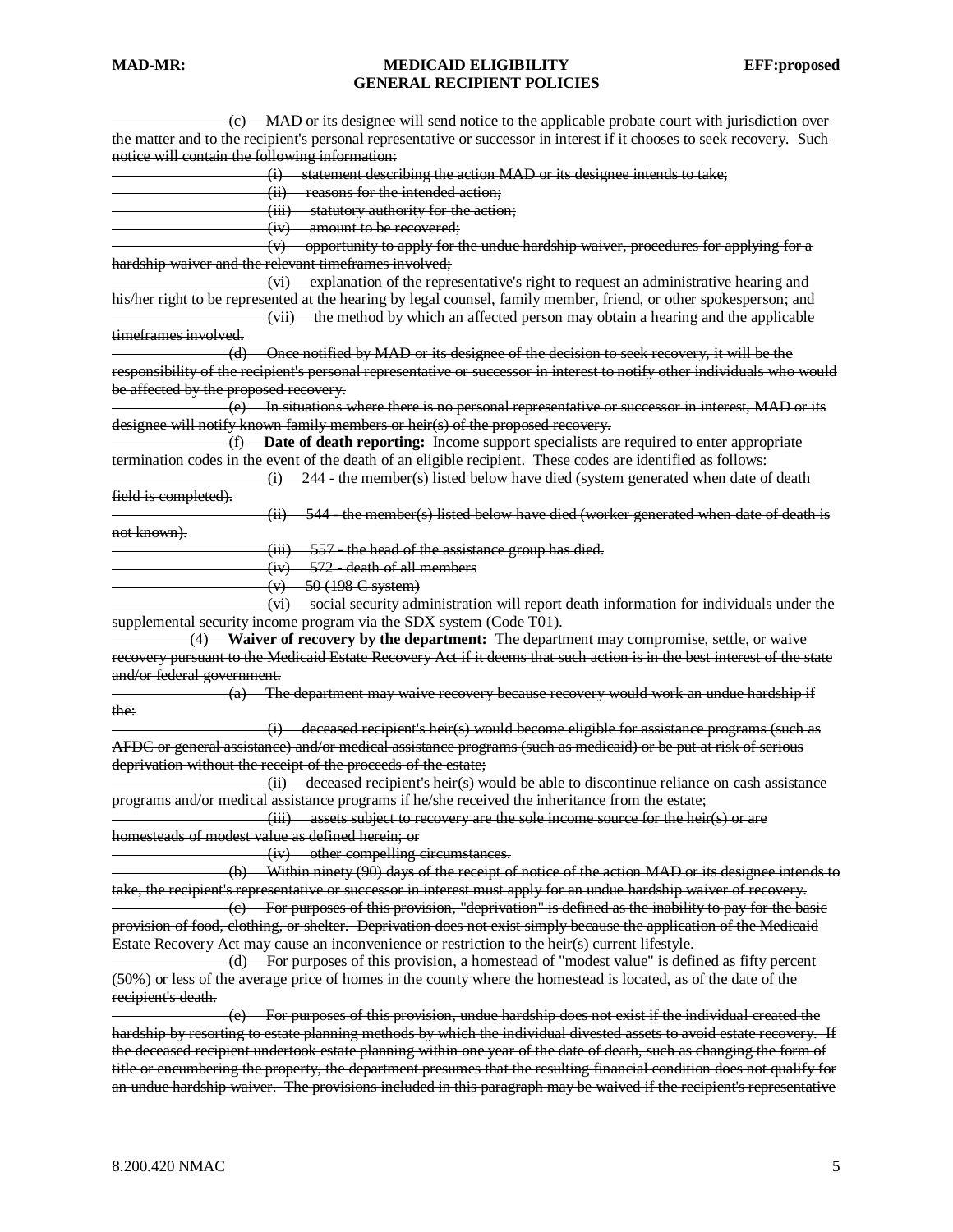or heir(s) can prove to the department's satisfaction that estate planning was undertaken for a purpose other than to avoid estate recovery. ]

[2-1-95, 11-15-95; 8.200.420.12 NMAC - Rn, 8 NMAC 4.MAD.425 & A, 7-1-01; A, 7-1-03; A, 10-15-10]

**8.200.420.13 MEDICAID ESTATE RECOVERY:** HSD is mandated to seek recovery from the estates of certain individuals up to the amount of medical assistance payments made by the HSD on behalf of the individual. See Social Security Act Section 1917 [42 USC 1396p(b): NMSA 1978, Section 27-2A-1 et seq. "Medicaid Estate" Recovery Act".

### A. **Definitions used in medicaid estate recovery:**

 (1) **Estate:** Real and personal property and other assets of an individual subject to probate or administration pursuant to the New Mexico uniform probate code.

 (2) **Medical assistance:** Amounts paid by the department for long term care services including related hospital and prescription drug services.

 (3) **Personal representative:** An adult designated in writing who is authorized to represent the estate of the medicaid recipient.

B. **Basis for defining the group:** Medicaid recipients who were 55 years of age or older when medical assistance payments were made on their behalf for nursing facilities services, home and community based services, and related hospital and prescription drug services are subject to estate recovery.

C. **The following exemptions apply to estate recovery:**

 (1) qualified medicare beneficiaries, specified low-income beneficiaries, qualifying individuals, and qualified disabled and working individuals are exempt from estate recovery for the receipt of hospital and prescription drug services unless they are concurrently on a nursing facility category of eligibility or on a home and community based services waiver; this provision applies to medicare cost-sharing benefits (i.e., part A and part B premiums, deductibles, coinsurance, and co-payments) paid under the medicare savings programs;

 (2) certain income, resources, and property are exempted from medicaid estate recovery for American Indians and Alaska Natives;

 (a) interest in and income derived from tribal land and other resources held in trust status and judgment funds from the Indian Claims Commission and the U.S. Claims Court;

 (b) ownership interest in trust or non-trust property, including real property and improvements; (i) located on a reservation or near a reservation as designated and approved by the Bureau of Indian Affairs of the U.S, Department of Interior; or

 (ii) for any federally-recognized tribe located within the most recent boundaries of a prior federal reservation;

 (iii) protection of non-trust property described in (a) and (b) is limited to circumstances when it passes from an Indian to one or more relatives, including Indians not enrolled as members of a tribe and non-Indians such as a spouse and step-children, that their culture would nevertheless protect as family members; to a tribe or tribal organization; or to one or more Indians;

 (c) income left as a remainder in an estate derived from property protected in (2) above , that was either collected by an Indian, or by a tribe or tribal organization and distributed to Indians that the individual can clearly trace it as coming from the protected property;

 (d) ownership interests left as a remainder in an estate in rents, leases, royalties, or usage rights related to natural resources resulting from the exercise of federally-protected rights, and income either collected by an Indian, or by a tribe or tribal organization and distributed to Indians derived from these sources as long as the individual can clearly trace it as coming from protected sources; and

 (e) ownership interest in or usage of rights to items not covered by (a) through (d) above that have unique religious, spiritual, traditional, and or cultural significance or rights that support subsistence or a traditional lifestyle according to applicable tribal law or custom.

D. **Recovery process:** Recovery from a recipient's estate will be made only after the death of the recipient's surviving spouse, if any, and only at a time that the recipient does not have surviving child(ren) who are less than 21 years of age or blind or who meet the Social Security Administration's definition of disability.

 (1) Estate recovery is limited to payments for applicable services received on or after October 1, 1993 except that recovery also is permitted for pre-October 1993 payments for nursing facility services received by medicaid recipients who were 65 years of age or older when such nursing facility services were received.

 (2) A recovery notice will be mailed to the personal representative or next of kin upon the recipient's death with the amount of claim against the estate, information on hardship waivers and hearing rights.